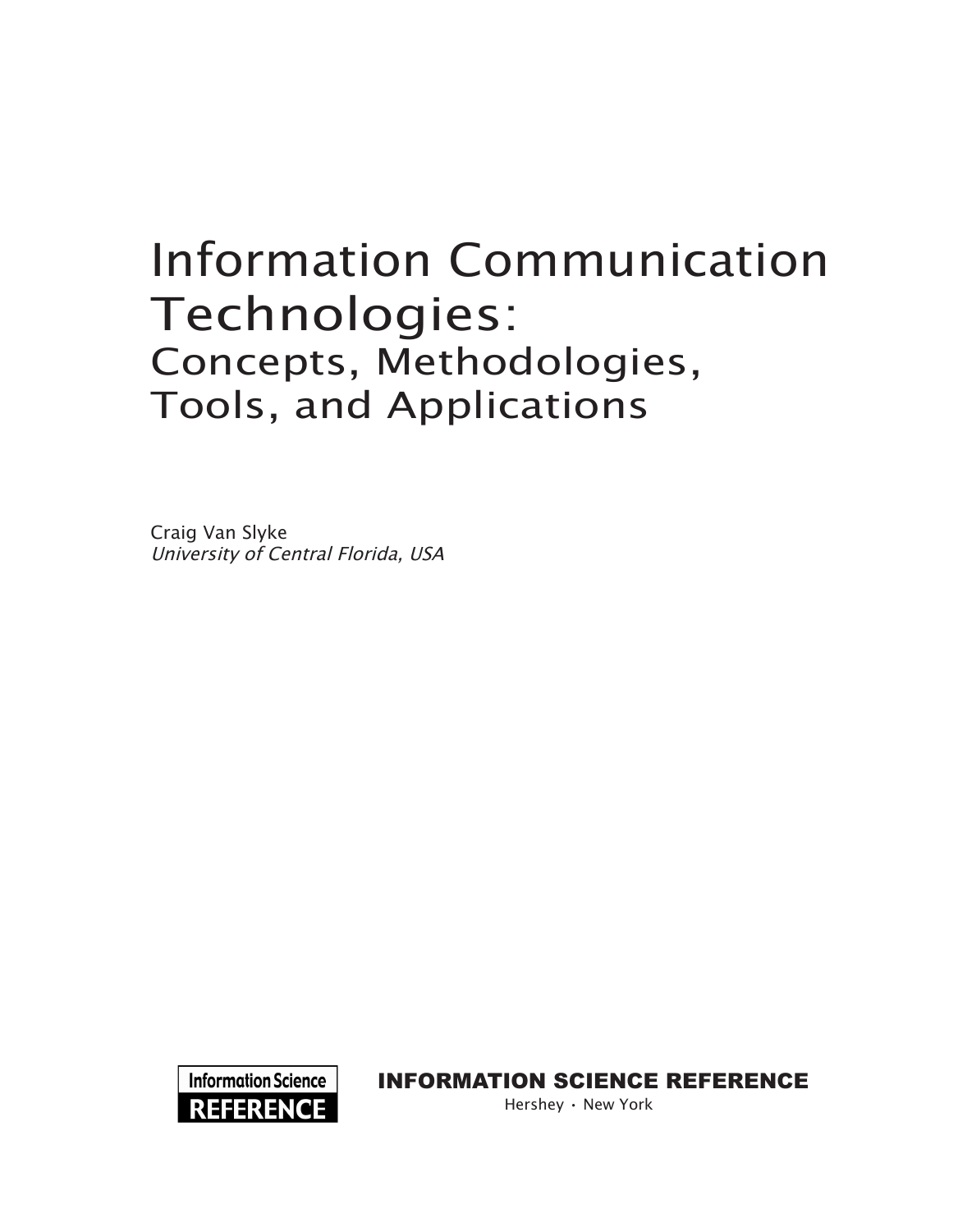Acquisitions Editor: Kristin Klinger Development Editor: Kristin Roth<br>Senior Managing Editor: Jennifer Neidig Senior Managing Editor: Managing Editor: Jamie Snavely Typesetter: Michael Brehm, Jeff Ash, Carole Coulson, Elizabeth Duke, Sara Reed, Sean Woznicki Cover Design: Printed at: Yurchak Printing Inc.

Published in the United States of America by Information Science Reference (an imprint of IGI Global) 701 E. Chocolate Avenue, Suite 200 Hershey PA 17033 Tel: 717-533-8845 Fax: 717-533-8661 E-mail: cust@igi-global.com Web site: http://www.igi-global.com/reference

and in the United Kingdom by

Information Science Reference (an imprint of IGI Global) 3 Henrietta Street Covent Garden London WC2E 8LU Tel: 44 20 7240 0856 Fax: 44 20 7379 0609 Web site: http://www.eurospanbookstore.com

Copyright © 2008 by IGI Global. All rights reserved. No part of this publication may be reproduced, stored or distributed in any form or by any means, electronic or mechanical, including photocopying, without written permission from the publisher.

Product or company names used in this set are for identification purposes only. Inclusion of the names of the products or companies does not indicate a claim of ownership by IGI Global of the trademark or registered trademark.

Library of Congress Cataloging-in-Publication Data

Information communication technologies : concepts, methodologies, tools and applications / [compiled] by Craig Van Slyke.

p. cm.

 Summary: "This collection meets these research challenges; compiling breaking research in the pivotal areas of social adaptation to information technology. It covers ad-hoc networks, collaborative environments, e-governance, and urban information systems, case studies, empirical analysis, and conceptual models. Over 300 chapters contributed by experts, this six-volume compendium will provide any library's collection with the definitive reference on ICTs"--Provided by publisher.

ISBN 978-1-59904-949-6 (hardcover) -- ISBN 978-1-59904-950-2 (e-book)

 1. Information technology--Social aspects. 2. Information technology--Economic aspects. 3. Information technology--Political aspects. 4. Digital communications--Social aspects. 5. Information society. I. Van Slyke, Craig.

 HM851.I5315 2008 303.48'33--dc22

2007052998

British Cataloguing in Publication Data

A Cataloguing in Publication record for this book is available from the British Library.

*If a library purchased a print copy of this publication, please go to http://www.igi-global.com/agreement for information on activating the library's complimentary electronic access to this publication.*